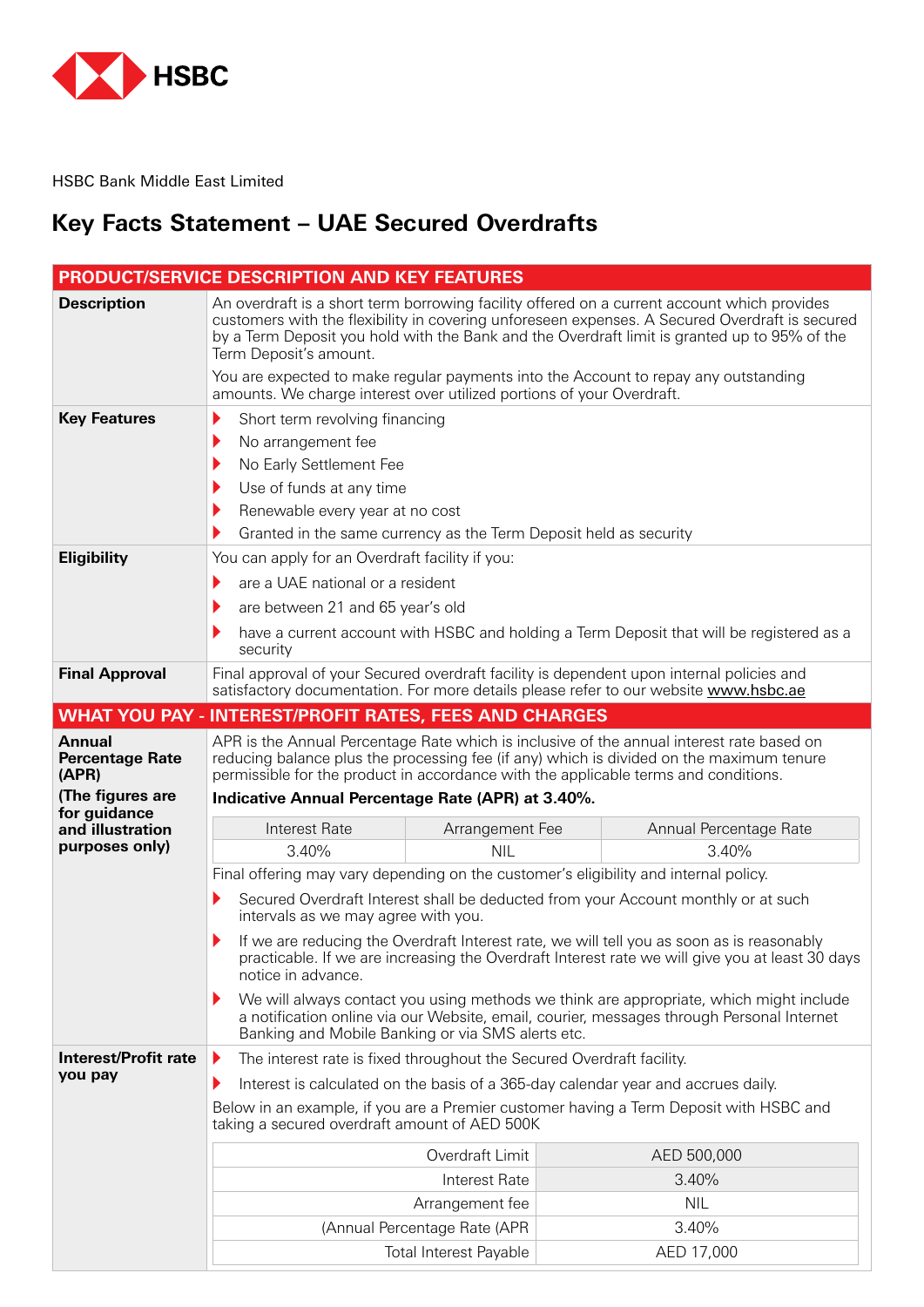| <b>Fees and Charges</b> | No fees and charges are applicable to Secured Overdraft.                                                                                 |
|-------------------------|------------------------------------------------------------------------------------------------------------------------------------------|
|                         | For all other applicable fees and charges, please refer to the Schedule of Services and Tariffs<br>available on our website www.hsbc.ae. |

#### **YOUR RIGHT TO CANCEL**

You have a 5 Working Day cooling-off period starting on the Working Day after you sign this application. This means that you may cancel your Overdraft during this period and we will not charge you any overdraft interest which has accrued under the Overdraft Terms and Conditions during this period. Before exercising your right to cancel, you must repay your Overdraft balance in full. This means that you will not be able to cancel your Overdraft if the Overdraft has an outstanding balance.

During the cooling-off period your overdraft limit will be made available to you and we will and register the Security, marking it against your pledged Term Deposit Account. Before exercising your right to cancel, you must repay any utilized overdraft in full. You will not be able to cancel the Secured Overdraft Agreement if the Overdraft has an outstanding balance. Upon cancellation we will cancel the Security registration.

#### **WHAT ARE YOUR PRIMARY OBLIGATIONS?**

The Secured Overdraft Terms and Conditions applicable to your Agreement with us, which will be provided to you for review before you sign, set out the terms of the contract between us including your obligations to us and ours to you. In this section we describe the primary obligations applicable to this Product.

- In case you have a Joint facility, both the joint holders are severely liable to us for repaying the amount due to us in respect of the Joint account. Each Joint Account holder is liable to repay the entire balance of the Overdraft and any associated Overdraft interest, fees and charges, regardless of who caused the account to be overdrawn,
- You are expected to make regular payments into the Account and to inform us immediately if you are unable to do so.
- If you intend to leave UAE, you undertake to inform us in advance and repay all outstanding's before departure from the UAE. If you do not do so, we may apply apply our right to set off and appoint debt collections agencies in the country you move to and will share information about your accounts with them. You will be responsible for our costs in such circumstances.
- You will have to sign a pledge Agreement to enable us registering a security against a Term Deposit to secure the .Overdraft
- The Overdraft, plus all Overdraft Interest, expenses and other fees and charges payable in connection with the Overdraft (referred to as "Outstandings" in Overdraft Terms and Conditions), shall be repayable by you on demand by us. We may demand repayment of all or part of such Outstandings, at any time.

This is not a comprehensive list of your obligations, for fuller details refer to your Overdraft Terms & Conditions. You will be expected to meet all of your obligations throughout the duration of your Agreement and there will be consequences if you do not.

#### **SECURITY/GUARANTEES/COLLATERAL/CO-SIGNATORY – WHAT DO WE REQUIRE?**

You must provide us security over the Term Deposit Account and we will place a complete block on funds equal to the Account Block Value. Such funds will be pledged in our favor. This means that you will not be able to withdraw or transact with such funds during the Repayment Period. Please refer to the General Terms for the conditions which govern your Term Deposit Account.

You may not accumulate any other security over the funds pledged to the Bank

The Account Block will only be released once the Secured Overdraft has been fully repaid.

#### **CHANGES TO YOUR TERMS AND CONDITIONS**

We reserve the right to make certain changes to your Agreement Terms and Conditions after you have signed, these are permissible changes. We will always give you at least 60 days' notice before we make a permissible change unless the change is required by law or regulation to take effect sooner. Refer to your Secured Overdraft Terms and Conditions for fuller details of what is a permissible change and how we will notify you.

| <b>WHAT ARE THE KEY TERMS?</b> |                                                                                    |
|--------------------------------|------------------------------------------------------------------------------------|
|                                | <b>KEY LIMITATIONS</b> You can apply for an Overdraft facility if you:             |
|                                | are a UAE national or a resident                                                   |
|                                | are between 21 and 65 year's old                                                   |
|                                | have a current account with HSBC and holding a Term Deposit to cover 95% of limits |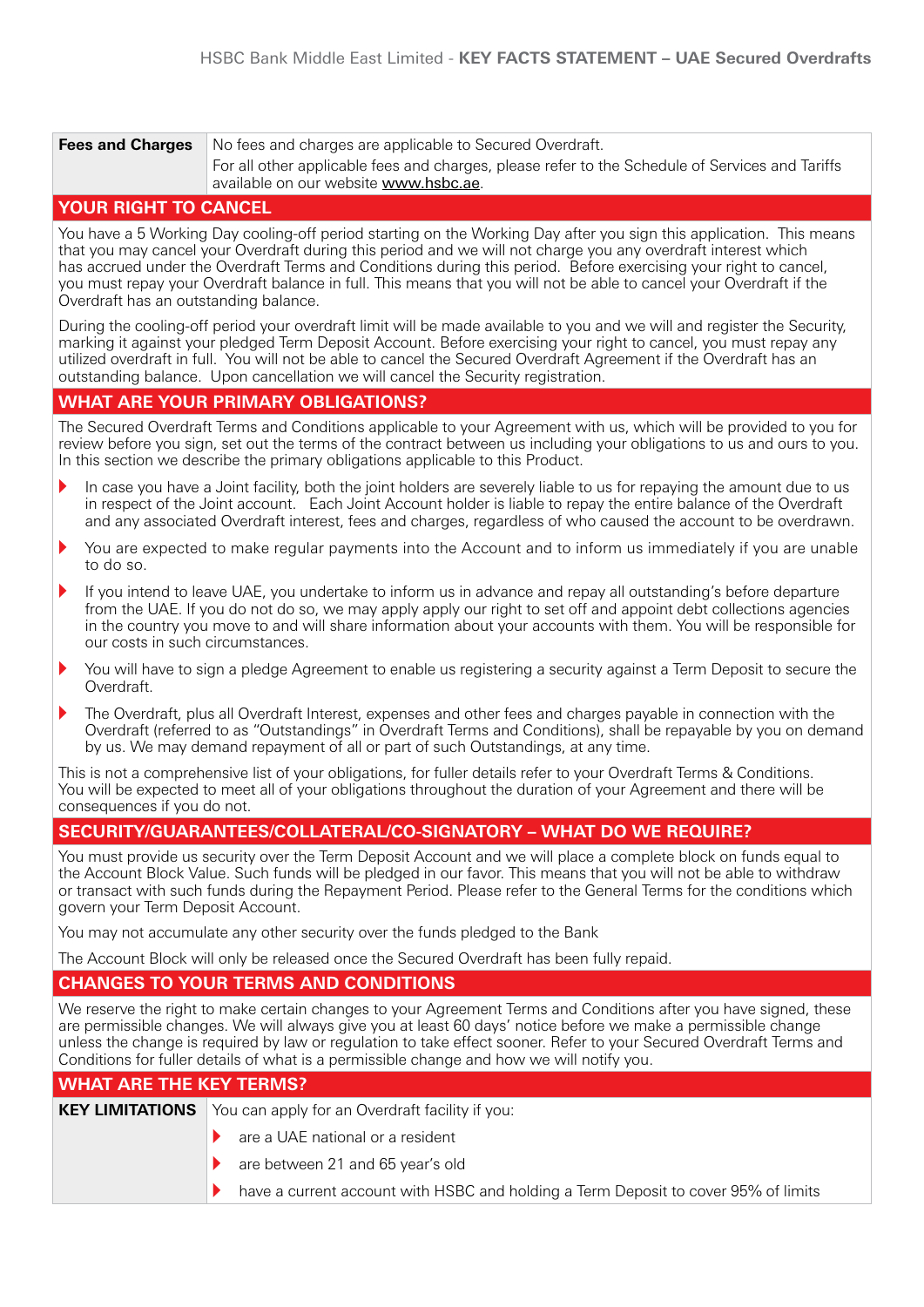| <b>WARNING</b>                |                                                                                                                                                                                                                                                                                                                                                                                                                                                                                                                                                                                                                     |
|-------------------------------|---------------------------------------------------------------------------------------------------------------------------------------------------------------------------------------------------------------------------------------------------------------------------------------------------------------------------------------------------------------------------------------------------------------------------------------------------------------------------------------------------------------------------------------------------------------------------------------------------------------------|
| <b>KEY EXCLUSIONS</b>         | $\blacktriangleright$<br>Non-residents                                                                                                                                                                                                                                                                                                                                                                                                                                                                                                                                                                              |
|                               | Blacklisted<br>▶                                                                                                                                                                                                                                                                                                                                                                                                                                                                                                                                                                                                    |
|                               | <b>Delinquent Customers</b>                                                                                                                                                                                                                                                                                                                                                                                                                                                                                                                                                                                         |
|                               | Those who returned cheques on their accounts                                                                                                                                                                                                                                                                                                                                                                                                                                                                                                                                                                        |
| <b>WARNING</b>                |                                                                                                                                                                                                                                                                                                                                                                                                                                                                                                                                                                                                                     |
| <b>KEY RISKS</b>              | Please refer to your Terms & Conditions for a detailed overview of the conditions which will<br>result in an event of default. In case there is an event of default, HSBC will make a formal<br>demand for payment from you in writing;<br>Late or missed payments could affect your credit rating, which can make getting credit                                                                                                                                                                                                                                                                                   |
|                               | more difficult. This may lead to legal action to recover the debt.                                                                                                                                                                                                                                                                                                                                                                                                                                                                                                                                                  |
|                               | Where you have provided Security over a Term Deposit Account and following an Event<br>of Default your Overdraft Limit becomes immediately due and payable, we will be entitled<br>to debit the Term Deposit Account with an amount equal to the Account Block Value.<br>Such action does not affect any other rights available to us under the Agreement, these<br>terms and conditions or at law to recover the full Secured Overdraft and we will not be<br>responsible or liable for any losses, applicable break fees or penalties that arise as a result<br>of early termination of the Term Deposit Account. |
|                               | If we reasonably suspect that the Overdraft funds and/or any other facility or account<br>▶<br>you have with us is/are being used in relation to fraud, money laundering, violation of<br>international sanctions or any other criminal activity (including financial crime), we will<br>have the right to demand the immediate payment of the entire unpaid balance of the total<br>amount of the Overdraft.                                                                                                                                                                                                       |
|                               | You agree that we can share information with credit reference agencies/bureaus and<br>use information available from public sources to verify your identity and suitability for a<br>Overdraft.                                                                                                                                                                                                                                                                                                                                                                                                                     |
|                               | In case of default, you agree that we may provide appointed collection agents and other<br>third parties (inside the UAE or abroad) any information or documents relating to your<br>accounts and products held with us.                                                                                                                                                                                                                                                                                                                                                                                            |
|                               | Please refer to Terms & Conditions for a detailed overview of Key Risk.                                                                                                                                                                                                                                                                                                                                                                                                                                                                                                                                             |
| <b>YOUR RIGHT TO COMPLAIN</b> |                                                                                                                                                                                                                                                                                                                                                                                                                                                                                                                                                                                                                     |
| available online.             | The easiest way to make a complaint is by emailing us at contactus.me@hsbc.com or by completing the form                                                                                                                                                                                                                                                                                                                                                                                                                                                                                                            |
|                               | If you are unhappy with the response you've received, you can escalate your complaint to our Customer Experience<br>team, who will look into the matter further for you. You can also contact our Customer Experience team by email at                                                                                                                                                                                                                                                                                                                                                                              |

If we are unable to resolve your complaint to your satisfaction you may complain to our regulator: the Central Bank of the UAE (www.centralbank.ae).

customerexperienceuae@hsbc.com or write to Customer Experience Team, HSBC Bank Middle East Limited, PO

Box 66, Dubai, UAE.

© Copyright. HSBC Bank Middle East Limited 2022 ALL RIGHTS RESERVED. No part of this publication may be reproduced, stored in a retrieval system, or transmitted, in any form or by any means, electronic, mechanical, photocopying, recording, or otherwise, without the prior written permission of HSBC Bank Middle East Limited. Issued by HSBC Bank Middle East Limited U.A.E Branch, PO Box 66, Dubai, U.A.E, regulated by the Central Bank of the U.A.E for the purposes of this promotion and lead regulated by the Dubai Financial Services Authority. CRN: OD042922. Effective date: 06 June 2022.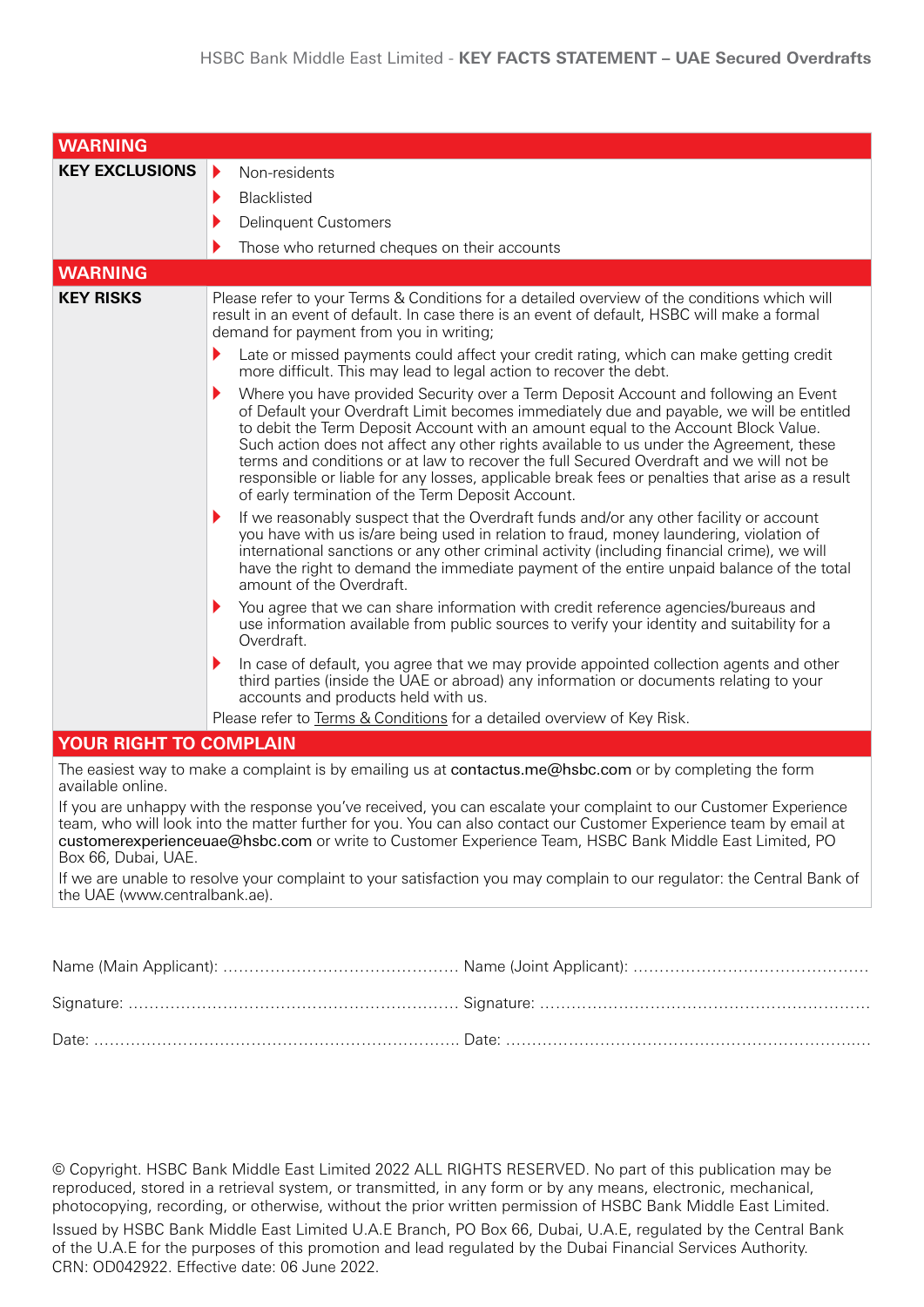

بنك HSBC الشرق األوسط المحدود

# **بيان الحقائق الرئيسية - السحب على المكشوف المضمون في اإلمارات العربية المتحدة**

| وصف المنتج / الخدمة والمزايا الرئيسية |                                                                                                                                                                                                                                                                                                            |                                         |                                           |  |
|---------------------------------------|------------------------------------------------------------------------------------------------------------------------------------------------------------------------------------------------------------------------------------------------------------------------------------------------------------|-----------------------------------------|-------------------------------------------|--|
| الوصف                                 | يعتبر السحب على المكشوف تسهيل اقتراض قصير الأجل يتم تقحيمه للحساب الجاري ويوفر للعملاء المرونة<br>لتغطية النفقات غير المتوقعة. ويتم ضمان تسهيلات السحب على المكشوف من خلال وديعة لأجل تحتفظ بها<br>لدى البنك ويتم منح حد السحب على المكشوف حتى ٩٥٪ من مبلغ الوديعة لأجل.                                   |                                         |                                           |  |
|                                       | ويُتوقع منك سداد حفعات منتظمة في الحساب لسداد أي مبالغ مستحقة. كما سنقوم بفرض الفائدة على<br>المبلغ المستخدم من السحب على المكشوف.                                                                                                                                                                         |                                         |                                           |  |
| الخصائص الأساسية                      | تمويل متجدد قصير الأجل                                                                                                                                                                                                                                                                                     |                                         |                                           |  |
|                                       | بدون رسوم ترتيب<br>◀                                                                                                                                                                                                                                                                                       |                                         |                                           |  |
|                                       | بدون رسوم تسوية مبكرة                                                                                                                                                                                                                                                                                      |                                         |                                           |  |
|                                       | إمكانية استخدام الأموال في أي وقت                                                                                                                                                                                                                                                                          |                                         |                                           |  |
|                                       | قابل للتجديد في كل عام بحون تكلفة                                                                                                                                                                                                                                                                          |                                         |                                           |  |
|                                       | يتم منحه بنفس عملة الوديعة لأجل المحتفظ بها كضمان                                                                                                                                                                                                                                                          |                                         |                                           |  |
| الأهلية                               | يمكنك التقدم بطلب للحصول على تسهيلات السحب على المكشوف إذا كنت:                                                                                                                                                                                                                                            |                                         |                                           |  |
|                                       | من مواطني دولة الإمارات العربية المتحدة أو من المقيمين فيها                                                                                                                                                                                                                                                |                                         |                                           |  |
|                                       | پتراوح عمرك ما بين ٢١ و ٦٥ عاماً                                                                                                                                                                                                                                                                           |                                         |                                           |  |
|                                       | لديك حساب جاري لدى HSBC وأن يكون لديك وديعة لأجل ليتم تسجيلها كضمان                                                                                                                                                                                                                                        |                                         |                                           |  |
| الموافقة النهائية                     | تعتمد الموافقة النهائية على تسهيلات السحب على المكشوف المضمون الخاصة بك على السياسات واللوائح<br>الداخلية وتقديم الوثائق والمستندات المقبولة.                                                                                                                                                              |                                         |                                           |  |
|                                       | للمزيد من التفاصيل، يرجى زيارة موقعنا على الإنترنت: <u>www.hsbc.ae</u>                                                                                                                                                                                                                                     |                                         |                                           |  |
|                                       | ما الذي تدفعه – معدلات الفائدة/ الربح والرسوم والمصاريف                                                                                                                                                                                                                                                    |                                         |                                           |  |
| معدل النسبة<br>السنوية (APR)          | APR هو معدل النسبة السنوية الذي يشمل معدل الفائدة السنوي على أساس الرصيد المتناقص بالإضافة إلى<br>رسوم التنفيذ (إن وجدت) التي يتم تقسيمها على الحد الأقصى لفترة الحيازة المسموح بها للمنتج وفقًا للشروط                                                                                                    |                                         |                                           |  |
|                                       |                                                                                                                                                                                                                                                                                                            |                                         |                                           |  |
| (الأرقام الواردة                      | والأحكام المعمول بها.<br>معدل النسبة السنوية الإرشادي (APR) هو ٣٢,٤٠٪                                                                                                                                                                                                                                      |                                         |                                           |  |
| لأغراض الإرشاد<br>والتوضيح فقط)       |                                                                                                                                                                                                                                                                                                            |                                         |                                           |  |
|                                       | رسوم الترتيب<br>معدل الفائدة<br>$7.1$ ", $\xi$ .<br>لا يوجد                                                                                                                                                                                                                                                |                                         | معدل النسبة السنوية<br>$7.1^{\circ}$ , E. |  |
|                                       | قد يختلف العرض النهائي اعتماداً على أهلية العميل والسياسة الداخلية.                                                                                                                                                                                                                                        |                                         |                                           |  |
|                                       | سيتم خصم فائدة السحب على المكشوف المضمون من حسابك بشكل شهري أو على فترات حسب ما يتم<br>الاتفاق عليه معك.                                                                                                                                                                                                   |                                         |                                           |  |
|                                       | إذا قمنا بتخفيض معدل الفائدة على السحب على المكشوف، فسنقوم بإبلاغك بذلك فى أقربٍ وقتٍ<br>ممكن عمليا. وإذا ِقمنا بزيادة معدل الفائدة على السحب على المكشوف، فسنرسل لك إُشعارا مسبقا<br>بخلك قبل ٣٠ يوما على الأقل.                                                                                          |                                         |                                           |  |
|                                       | سنتصل بك دائماً باستخدام الطرق التي نعتقد أنها مناسبة، والتي قد تتضمن الإشعار عبر الإنترنت عبر<br>موقعنا الإلكتروني والبريد الإلكتروني والبريد السريع والرسائل من خلال الخدمات المصرفية الشخصية عبر<br>الإنترنت والخدماتُ المصرفية عبر الهَّاتف المتحرك أو عبر تنبيهات الرسائل النصية القصيرة وما إلى ذلك. |                                         |                                           |  |
| معدل الفائدة / الربح                  | يكون معدل الفائدة ثابتاً طوال فترة تسهيلات السحب على المكشوف المضمون.                                                                                                                                                                                                                                      |                                         |                                           |  |
| الذي تدفعه                            | يتم احتساب الفائدة على أساس ٣٦٥ يوما في السنة التقويمية ويتم استحقاقها يوميا.                                                                                                                                                                                                                              |                                         |                                           |  |
|                                       | في المثال أدناه، إذا كنت من عمِلاء Premier ولديك وديعة لأجل لدى HSBC وحصلت على مبلغ سحب على<br>المكشوف مضمون بقيمة ٥٠٠ ألف درهم إماراتي                                                                                                                                                                    |                                         |                                           |  |
|                                       | حد السحب على المكشوف                                                                                                                                                                                                                                                                                       | ۵۰۰٫۰۰۰ درهم إماراتی                    |                                           |  |
|                                       | معدل الفائدة                                                                                                                                                                                                                                                                                               | $7.1$ ", $5.4$                          |                                           |  |
|                                       | رسم الترتيب                                                                                                                                                                                                                                                                                                | لا يوجد                                 |                                           |  |
|                                       | معدل النسبة السنوية (APR)<br>إجمالي الفائدة واجبة الدفع                                                                                                                                                                                                                                                    | $7.1$ ", $\xi$ .<br>۱۷٬۰۰۰ درهم إماراتی |                                           |  |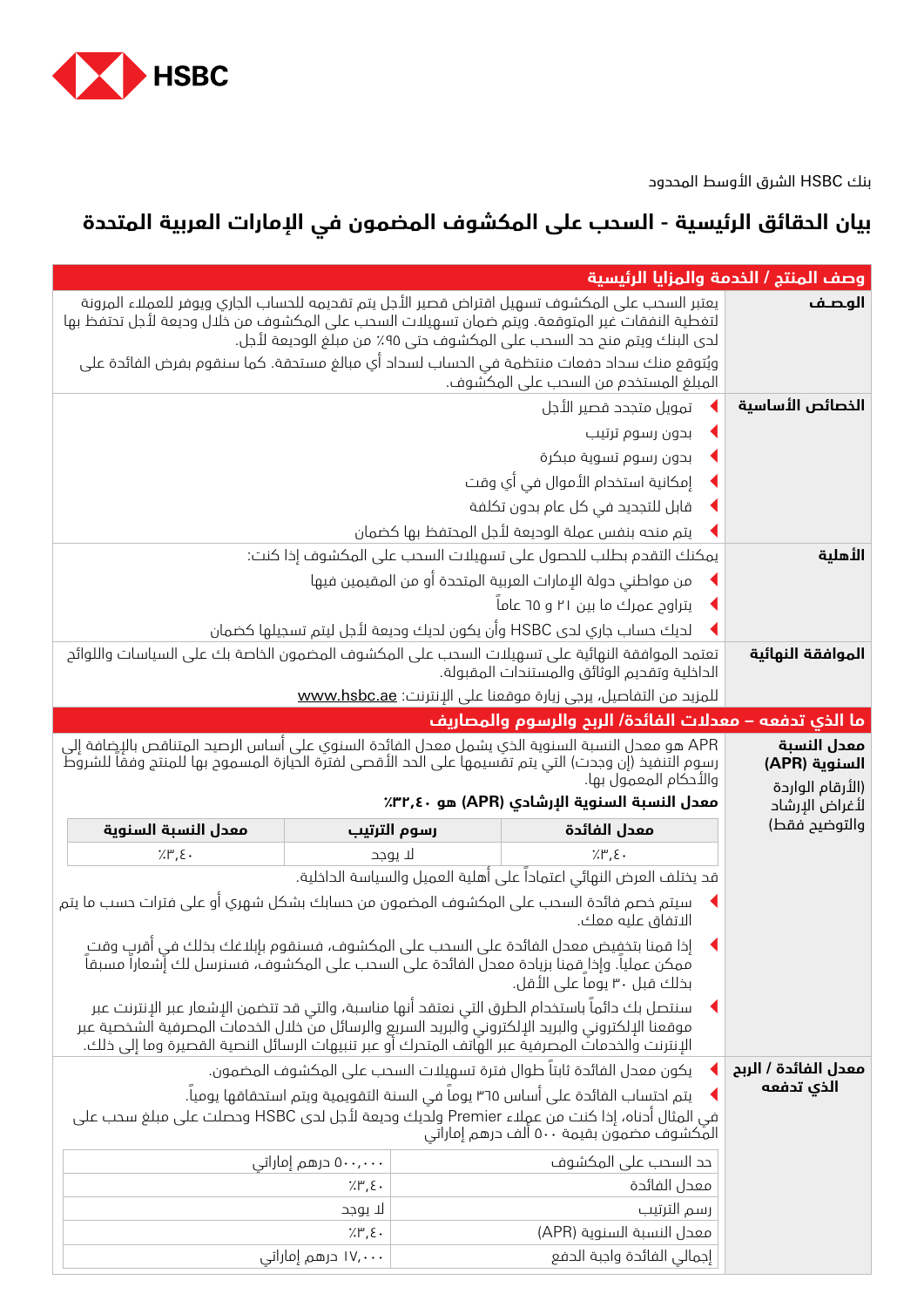ال يوجد رسوم أو مصاريف تنطبق على السحب على المكشوف المضمون.

لالطالع على كافة الرسوم والمصاريف األخرى المطبقة، يرجى التحقق من جدول رسوم الخدمات والتعرفات المتاح على موقعنا الإلكتروني <u>www.hsbc.ae</u>

## **حقك في اإللغاء**

لديك فترة تراجع مدتها 5 أيام عمل تبدأ في يوم العمل التالي بعد توقيعك على هذا الطلب. وهذا يعني أنه بإمكانك إلغاء السحب على المكشوف خالل هذه الفترة ولن نفرض عليك أي فوائد مستحقة مقابل تسهيالت السحب على المكشوف بموجب شروط وأحكام السحب على المكشوف خلال هذه الفترة. وقبل ممارسة حقك في الإلغاء، يتعين عليك سحاد رصيد السحب على المكشوف بالكامل. وهذا يعني أنك لن تكون قادراً على إلغاء تسهيالت السحب على المكشوف في حال وجود أي رصيد مستحق للسحب على المكشوف.

وخالل فترة التراجع، سنتيح لك حد تسهيل السحب علي المكشوف و سنقومسنتيح لك حد تسهيل السحب علي المكشوف و سنقوم بتسجيلسنتيح لك حد تسهيل السحب علي المكشوف و سنقومسنتيح لك حد تسهيل السحب علي المكشوف و سنقوم بتسجيل الضمان، مع وضع إشارة عليه مقابل حساب الوديعة ألجل التي قدمتها كضمان. وقبل ممارسة حقك في اإللغاء، يجب عليك سداد أي تسهيالت َ سحب على المكشوف مستخدمة بالكامل. ولن تتمكن من إلغاء اتفاقية السحب على المكشوف المضمون في حال وجود أي رصيد مستحق مقابل السحب على المكشوف. وعند اإللغاء، سنقوم بإلغاء تسجيل الضمان.

### **ما هي التزاماتك األساسية؟**

تحدد شروط وأحكام السحب على المكشوف المضمون المطبقة على اتفاقيتك معنا، والتي سيتم تزويدك بها لمراجعتها قبل التوقيع، وكذلك شروط العقد المبرم بيننا بما في ذلك التزاماتك تجاهنا والتزاماتنا تجاهك. وسنوضح في هذا القسم االلتزامات األساسية المطبقة على هذا المنتج.

- <sup>t</sup> في حالة وجود تسهيالت مشتركة، يتحمل كل من أصحاب الحساب المشترك مسؤولية بالتضامن تجاهنا عن سداد المبلغ المستحق لنا فيما يتعلق بالحساب المشترك. ويتحمل كل صاحب حساب مشترك مسؤولية سداد كامل رصيد السحب على المكشوف وأي فوائد ورسوم ومصاريف مرتبطة بتسهيالت السحب على المكشوف، بغض النظر عن الطرف الذي تسبب في كشف الحساب.
	- <sup>t</sup> ُيتوقع منك سداد دفعات منتظمة في الحساب وإبالغنا على الفور إذا كنت غير قادر على القيام بذلك.
	- إذا كنت تنوي مغادرة الإمارات العربية المتحدة، فإنك تتعهد بإبلاغنا مسبقاً وسداد المبالغ المستحقة قبل مغادرة الإمارات العربية المتحدة. وإذا لم تقم بذلك، فقد نقوم بتطبيق حقنا في المقاصة وتعيين وكاالت تحصيل الديون في البلد الذي تنتقل إليه ً وسنشارك المعلومات المتعلقة بحساباتك معهم. وستكون مسؤوال عن سداد تكاليفنا في مثل هذه الظروف.
		- <sup>t</sup> سيتعين عليك توقيع اتفاقية رهن لتمكيننا من تسجيل الضمان مقابل الوديعة ألجل لضمان تسهيل السحب على المكشوف.
	- يجب سداد تسهيل السحب على المكشوف، بالإضافة إلى جميع فوائد السحب على المكشوف والمصروفات والرسوم والمصاريف الأخرى المستحقة المتعلقة بالسحب على المكشوف (يشار إليها باسم «المبالغ المستحقة» في شروط وأحكام السحب على المكشوف)، من قبلك عند الطلب من قبلنا. وقد نطلب سداد كامل أو جزء من هذه المبالغ المستحقة في أي وقت.

هذه ليست بقائمة شاملة بالتزاماتك، للمزيد من التفاصيل يرجى التحقق من شروط وأحكام السحب على المكشوف. من المتوقع أن تفي بجميع التزاماتك طوال مدة االتفاقية الخاصة بك. وستكون هناك عواقب إذا لم تفعل ذلك.

## **شيكات الضمان/ الكفاالت / التعهدات/ الكفاالت المشتركة - ما الذي نطلبه؟**

يجب أن تقدم لنا ضماناً على حساب الوديعة لأجل وسنفرض حجزاً كاملاً على الأموال التي تساوي القيمة الدفترية للحساب. وسيتم رهن هذه الأموال لصالحنا. وهذا يعني أنك لن تكون قادراً على السحب أو التعامل بهذه الأموال خلال فترة السداد. يرجى التحقق من الشروط العامة للاطلاع على البنود التي تحكم حساب الوديعة لأجل الخاص بك.

ال يجوز لك تجميع أي ضمانات أخرى على األموال المرهونة لصالح البنك.

سيتم فك تجميد الحساب فقط بمجرد سداد مديونية السحب على المكشوف المضمون بالكامل.

#### **التغييرات في الشروط واألحكام الخاصة بك**

نحتفظ بالحق في إجراء تغييرات محددة على شروط وأحكام االتفاقية الخاصة بك بعد توقيعك عليها. وهذه التغييرات مسموح بها. وسنرسل لك دائماً إشعاراً قبل ٦٠ يوماً على الأقل من إجراء أي تغيير مسموح به ما لم يكن التغيير مطلوباً بموجب القانون أو اللوائح التنظيمية ليصبح ساري المفعول في وقت أقرب. يرجى التحقق من شروط وأحكام تسهيل السحب على المكشوف المضمون للحصول على المزيد من التفاصيل حول التغييرات المسموح بها وكيفية قيامنا بإخطارك بها.

#### **ما هي الشروط الرئيسية؟**

| يمكنك التقدم بطلب الحصول على تسهيلات السحب على المكشوف إذا كنت:                     | القىود الأساسية |
|-------------------------------------------------------------------------------------|-----------------|
| من مواطني حولة الإمارات العربية المتحدة أو من المقيمين فيها                         |                 |
| ▶     أن يتراوح عمرك بين ٢١ و ٦٥ عاماً                                              |                 |
| أن يكون لديك حساب جاري وتحتفظ بوديعة لأجل لدي HSBC لتغطية ٩٥٪ من حد تسهيل السحب علي |                 |
| المكشەف                                                                             |                 |